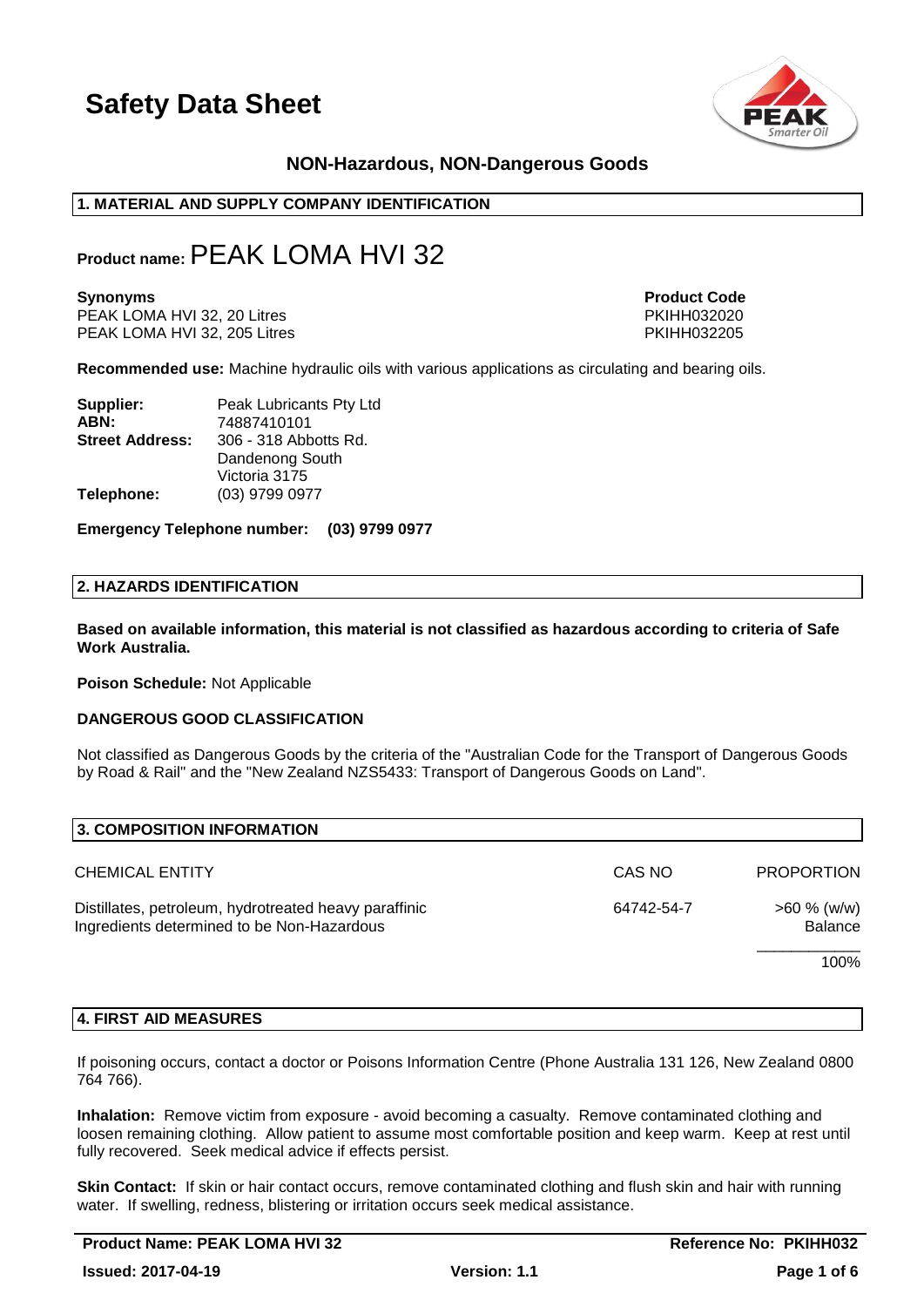

**Eye contact:** If in eyes wash out immediately with water. In all cases of eye contamination it is a sensible precaution to seek medical advice.

**Ingestion:** Rinse mouth with water. If swallowed, do NOT induce vomiting. Give a glass of water to drink. Never give anything by the mouth to an unconscious patient. If vomiting occurs give further water. Seek medical advice.

**PPE for First Aiders:** Wear safety shoes, overalls, gloves, safety glasses. Available information suggests that gloves made from nitrile rubber should be suitable for intermittent contact. However, due to variations in glove construction and local conditions, the user should make a final assessment. Always wash hands before smoking, eating, drinking or using the toilet. Wash contaminated clothing and other protective equipment before storing or re-using.

**Notes to physician:** Treat symptomatically.

# **5. FIRE FIGHTING MEASURES**

**Hazchem Code:** Not applicable.

**Suitable extinguishing media:** If material is involved in a fire use water fog (or if unavailable fine water spray), alcohol resistant foam, standard foam, dry agent (carbon dioxide, dry chemical powder).

**Specific hazards:** Combustible material.

**Fire fighting further advice:** On burning or decomposing may emit toxic fumes. Fire fighters to wear selfcontained breathing apparatus and suitable protective clothing if risk of exposure to vapour or products of combustion or decomposition.

# **6. ACCIDENTAL RELEASE MEASURES**

# **SMALL SPILLS**

Wear protective equipment to prevent skin and eye contamination. Avoid inhalation of vapours or dust. Wipe up with absorbent (clean rag or paper towels). Collect and seal in properly labelled containers or drums for disposal.

# **LARGE SPILLS**

Clear area of all unprotected personnel. Slippery when spilt. Avoid accidents, clean up immediately. Wear protective equipment to prevent skin and eye contamination and the inhalation of vapours. Work up wind or increase ventilation. Contain - prevent run off into drains and waterways. Use absorbent (soil, sand or other inert material). Collect and seal in properly labelled containers or drums for disposal. If contamination of crops, sewers or waterways has occurred advise local emergency services.

#### **Dangerous Goods - Initial Emergency Response Guide No:** Not applicable

# **7. HANDLING AND STORAGE**

**Handling:** Avoid eye contact and repeated or prolonged skin contact. Avoid inhalation of vapour, mist or aerosols.

**Storage:** Store in a cool, dry, well-ventilated place and out of direct sunlight. Store away from foodstuffs. Store away from incompatible materials described in Section 10. Store away from sources of heat and/or ignition. Keep container standing upright. Keep containers closed when not in use - check regularly for leaks.

# **8. EXPOSURE CONTROLS / PERSONAL PROTECTION**

**Product Name: PEAK LOMA HVI 32 All research Article States Reference No: PKIHH032**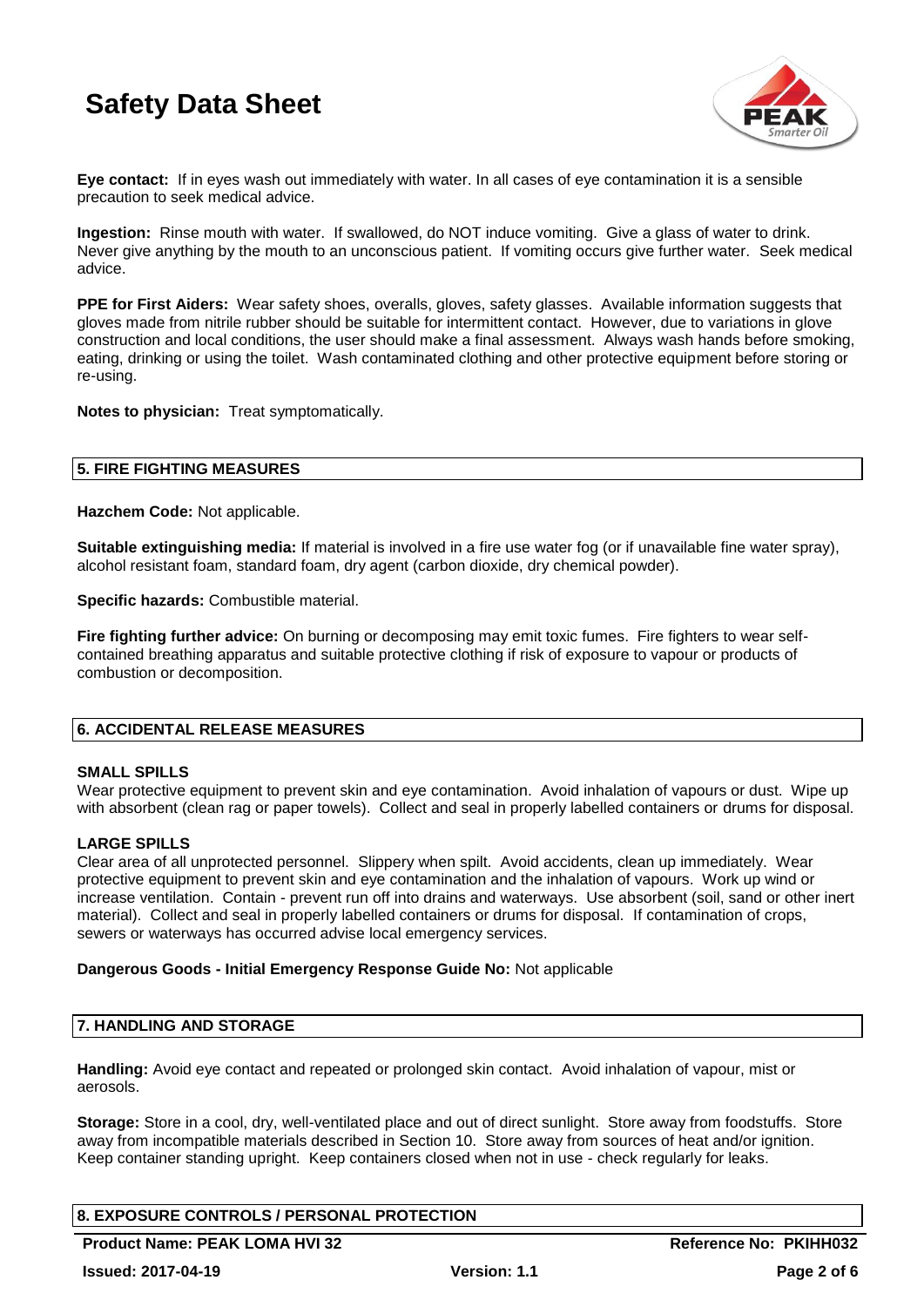

**National occupational exposure limits:** No value assigned for this specific material by Safe Work Australia.

**Biological Limit Values:** As per the "National Model Regulations for the Control of Workplace Hazardous Substances (Safe Work Australia)" the ingredients in this material do not have a Biological Limit Allocated.

**Engineering Measures:** Natural ventilation should be adequate under normal use conditions.

**Personal Protection Equipment:** SAFETY SHOES, OVERALLS, GLOVES, SAFETY GLASSES.

Personal protective equipment (PPE) must be suitable for the nature of the work and any hazard associated with the work as identified by the risk assessment conducted.

Wear safety shoes, overalls, gloves, safety glasses. Available information suggests that gloves made from nitrile rubber should be suitable for intermittent contact. However, due to variations in glove construction and local conditions, the user should make a final assessment. Always wash hands before smoking, eating, drinking or using the toilet. Wash contaminated clothing and other protective equipment before storing or re-using.

**Hygiene measures:** Keep away from food, drink and animal feeding stuffs. When using do not eat, drink or smoke. Wash hands prior to eating, drinking or smoking. Avoid contact with clothing. Avoid eye contact and repeated or prolonged skin contact. Avoid inhalation of vapour, mist or aerosols. Ensure that eyewash stations and safety showers are close to the workstation location.

# **9. PHYSICAL AND CHEMICAL PROPERTIES**

| Form:<br>Colour:<br>Odour:                                                                                                                                                                                                                                                                                                                | Liquid<br>N Av<br>Characterisitc |                                                                                                                            |
|-------------------------------------------------------------------------------------------------------------------------------------------------------------------------------------------------------------------------------------------------------------------------------------------------------------------------------------------|----------------------------------|----------------------------------------------------------------------------------------------------------------------------|
| Solubility:<br><b>Specific Gravity:</b><br>Density:<br><b>Relative Vapour Density (air=1):</b><br>Vapour Pressure (20 °C):<br>Flash Point (°C):<br>Flammability Limits (%):<br><b>Autoignition Temperature (°C):</b><br>Melting Point/Range (°C):<br><b>Boiling Point/Range (°C):</b><br>pH:<br><b>Viscosity:</b><br>Total VOC (g/Litre): |                                  | N Av<br>N Av<br>0.878 g/mL @ 15°C<br>N Av<br>N Av<br>>210<br>N Av<br>N Av<br>N Av<br>N Av<br>N Av<br>32 cSt @ 40°C<br>N Av |

(Typical values only - consult specification sheet)  $N Av = Not available$ . N App = Not applicable

#### **10. STABILITY AND REACTIVITY**

**Chemical stability:** This material is thermally stable when stored and used as directed.

**Conditions to avoid:** Elevated temperatures and sources of ignition.

**Incompatible materials:** Oxidising agents.

**Hazardous decomposition products:** Oxides of carbon and nitrogen, smoke and other toxic fumes.

**Hazardous reactions:** No known hazardous reactions.

**Product Name: PEAK LOMA HVI 32 All research Area Reference No: PKIHH032**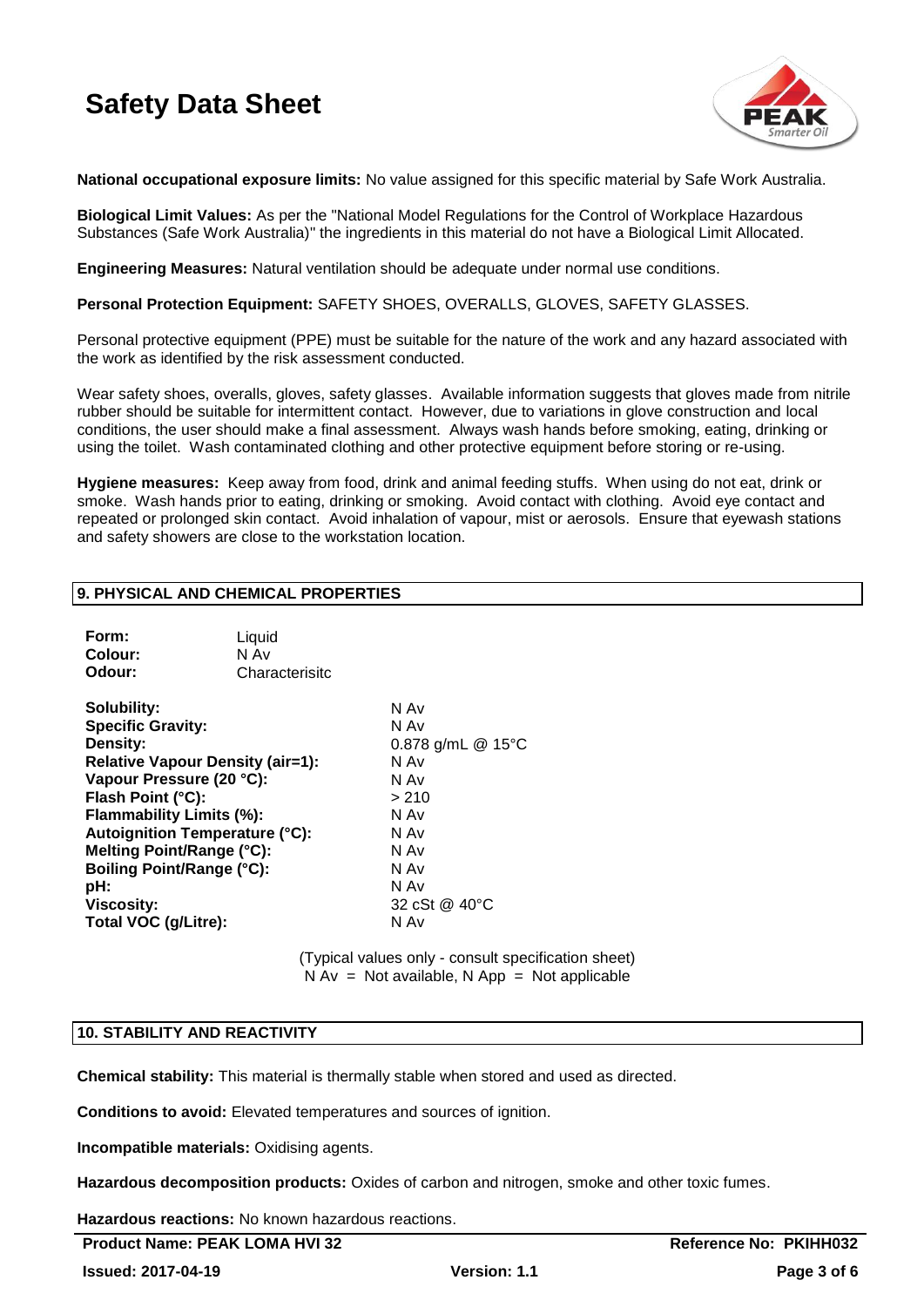

# **11. TOXICOLOGICAL INFORMATION**

No adverse health effects expected if the product is handled in accordance with this Safety Data Sheet and the product label. Symptoms or effects that may arise if the product is mishandled and overexposure occurs are:

### **Acute Effects**

**Inhalation:** Material may be an irritant to mucous membranes and respiratory tract.

**Skin contact:** Contact with skin may result in irritation.

**Ingestion:** Swallowing can result in nausea, vomiting and irritation of the gastrointestinal tract.

**Eye contact:** May be an eye irritant.

#### **Acute toxicity**

**Inhalation:** This material has been classified as non-hazardous. Acute toxicity estimate (based on ingredients): LC50 > 20.0 mg/L for vapours or LC50 > 5.0 mg/L for dust and mist or LC50 > 20,000 ppm for gas

**Skin contact:** This material has been classified as non-hazardous. Acute toxicity estimate (based on ingredients): >2,000 mg/Kg bw

**Ingestion:** This material has been classified as non-hazardous. Acute toxicity estimate (based on ingredients): >2,000 mg/Kg bw

**Corrosion/Irritancy:** Eye: this material has been classified as not corrosive or irritating to eyes. Skin: this material has been classified as not corrosive or irritating to skin.

**Sensitisation:** Inhalation: this material has been classified as not a respiratory sensitiser. Skin: this material has been classified as not a skin sensitiser.

**Aspiration hazard:** This material has been classified as non-hazardous.

**Specific target organ toxicity (single exposure):** This material has been classified as non-hazardous.

**Chronic Toxicity**

**Mutagenicity:** This material has been classified as non-hazardous.

**Carcinogenicity:** This material has been classified as non-hazardous.

**Reproductive toxicity (including via lactation):** This material has been classified as non-hazardous.

**Specific target organ toxicity (repeat exposure):** This material has been classified as non-hazardous.

#### **12. ECOLOGICAL INFORMATION**

Avoid contaminating waterways.

**Acute aquatic hazard:** This material has been classified as non-hazardous. Acute toxicity estimate (based on ingredients): >100 mg/L

**Long-term aquatic hazard:** This material has been classified as non-hazardous. Non-rapidly or rapidly degradable substance for which there are adequate chronic toxicity data available OR in the absence of chronic toxicity data, Acute toxicity estimate (based on ingredients): >100 mg/L, where the substance is not rapidly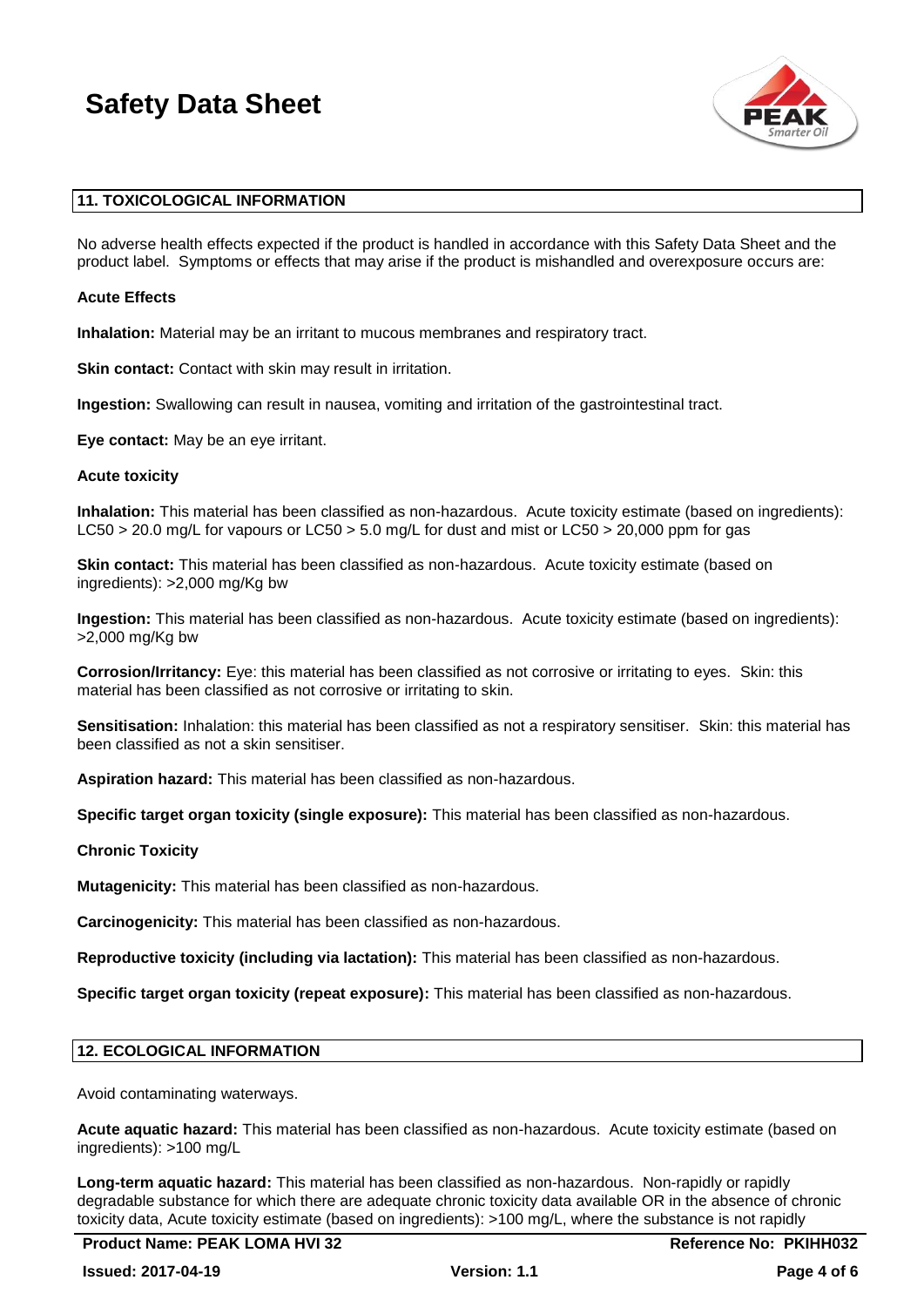

degradable and/or BCF  $<$  500 and/or log  $K_{ow}$   $<$  4.

**Ecotoxicity:** No information available.

**Persistence and degradability:** No information available.

**Bioaccumulative potential:** No information available.

**Mobility:** No information available.

### **13. DISPOSAL CONSIDERATIONS**

Persons conducting disposal, recycling or reclamation activities should ensure that appropriate personal protection equipment is used, see "Section 8. Exposure Controls and Personal Protection" of this SDS.

If possible material and its container should be recycled. If material or container cannot be recycled, dispose in accordance with local, regional, national and international Regulations.

### **14. TRANSPORT INFORMATION**

### **ROAD AND RAIL TRANSPORT**

Not classified as Dangerous Goods by the criteria of the "Australian Code for the Transport of Dangerous Goods by Road & Rail" and the "New Zealand NZS5433: Transport of Dangerous Goods on Land".

#### **MARINE TRANSPORT**

Not classified as Dangerous Goods by the criteria of the International Maritime Dangerous Goods Code (IMDG Code) for transport by sea.

#### **AIR TRANSPORT**

Not classified as Dangerous Goods by the criteria of the International Air Transport Association (IATA) Dangerous Goods Regulations for transport by air.

# **15. REGULATORY INFORMATION**

#### **This material is not subject to the following international agreements:**

Montreal Protocol (Ozone depleting substances) The Stockholm Convention (Persistent Organic Pollutants) The Rotterdam Convention (Prior Informed Consent) Basel Convention (Hazardous Waste) International Convention for the Prevention of Pollution from Ships (MARPOL)

#### **This material/constituent(s) is covered by the following requirements:**

• All components of this product are listed on or exempt from the Australian Inventory of Chemical Substances (AICS).

• All components of this product are listed on or exempt from the New Zealand Inventory of Chemical (NZIoC).

# **16. OTHER INFORMATION**

Reason for issue: Minor Text Changes

This information was prepared in good faith from the best information available at the time of issue. It is based on the present level of research and to this extent we believe it is accurate. However, no guarantee of accuracy is made or implied and since conditions of use are beyond our control, all information relevant to usage is offered